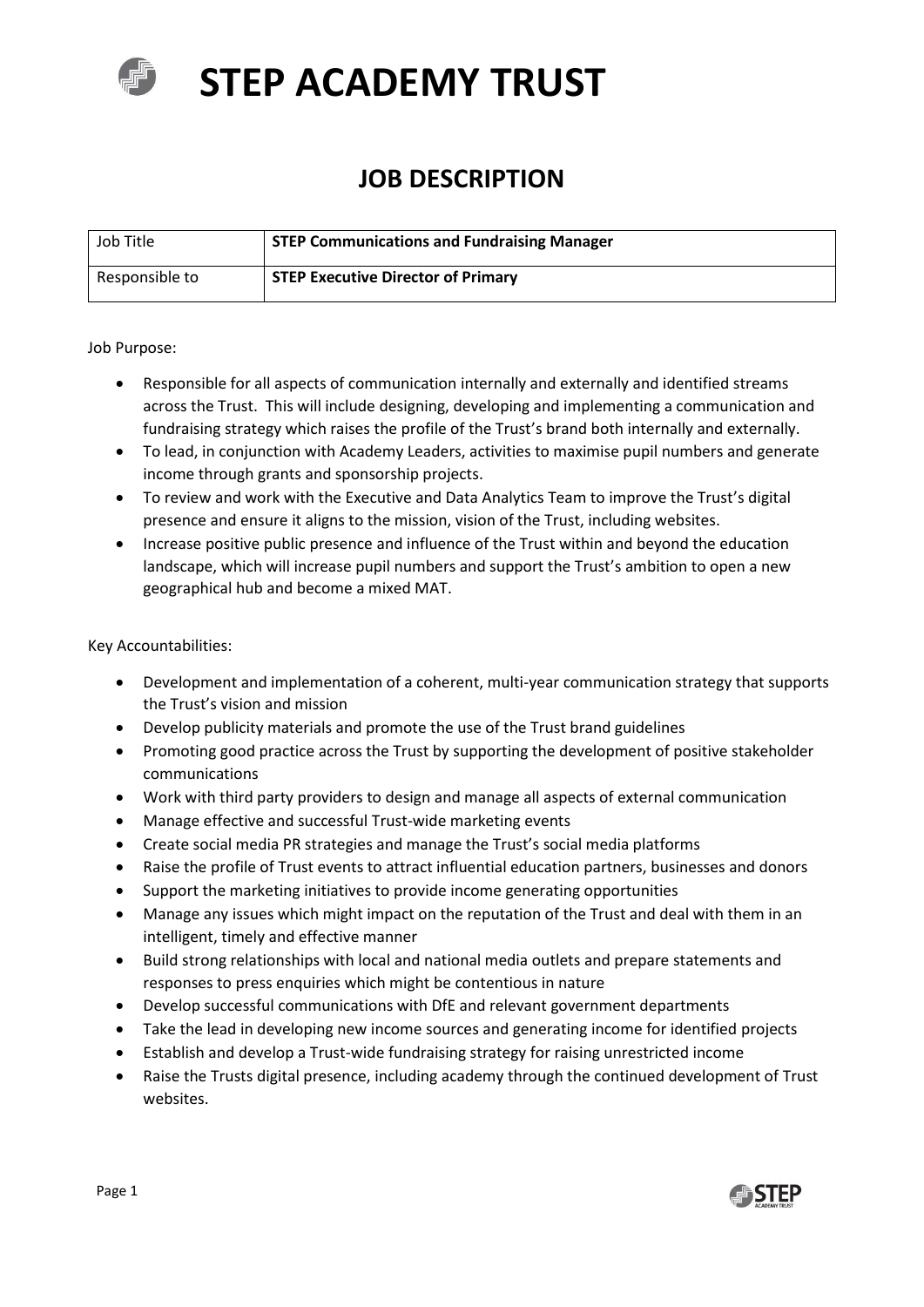#### Safeguarding commitment

STEP Academy Trust is committed to safeguarding and promoting the welfare of children and young people and expects all staff and volunteers to share this commitment. An enhanced DBS check is required for this post.

#### Personal Development

Maintain a commitment to your own professional development. Be aware of changing employment legislation, new developments and innovations through the use of publications, internet and other resources. Stay informed about relevant changes and emerging themes within the sector.

#### Commitment to Equality and Anti-racism

STEP Academy Trust has a strong commitment to achieving equality of opportunity in its services to the community and in the employment of people. It expects all employees to understand, comply with and to promote its policies in their own work, to undertake any appropriate training and to challenge racism, prejudice and discrimination.

#### Commitment to Diversity

Take individual and collective professional responsibility for championing the Trust's anti-racism agenda and proactively implementing initiatives which secure equality of access and outcomes. Also to commit to continually developing personal understanding of diversity.

#### Green Statement

Seek opportunities for contributing to sustainable development of the Trust, in accordance with the Trust's Green Commitment. In particular, demonstrate good environmental practice such as energy efficiency, use of sustainable materials, sustainable transport, recycling and waste reduction.

#### Data Protection

To be aware of the Trust's responsibilities under the Data Protection Act 2018 and GDPR and ensure compliance.

### Confidentiality

You are expected to treat all information acquired through your employment, both formally and informally, in strict confidence.

#### Health & Safety

Every employee is responsible for their own Health & Safety, as well as that of colleagues, service users and the public. Employees should co-operate with management, follow established systems of work, use protective equipment where necessary and report defectives and hazardsto management.

The post holder may be required to perform other than these duties given in the job description. The particular duties and responsibilities attached to posts may vary from time to time without changing the general character of the duties or the level of responsibility. The job description is not a comprehensive statement of duties but sets out the main expectations of the Trust.

## **PERSON SPECIFICATION**